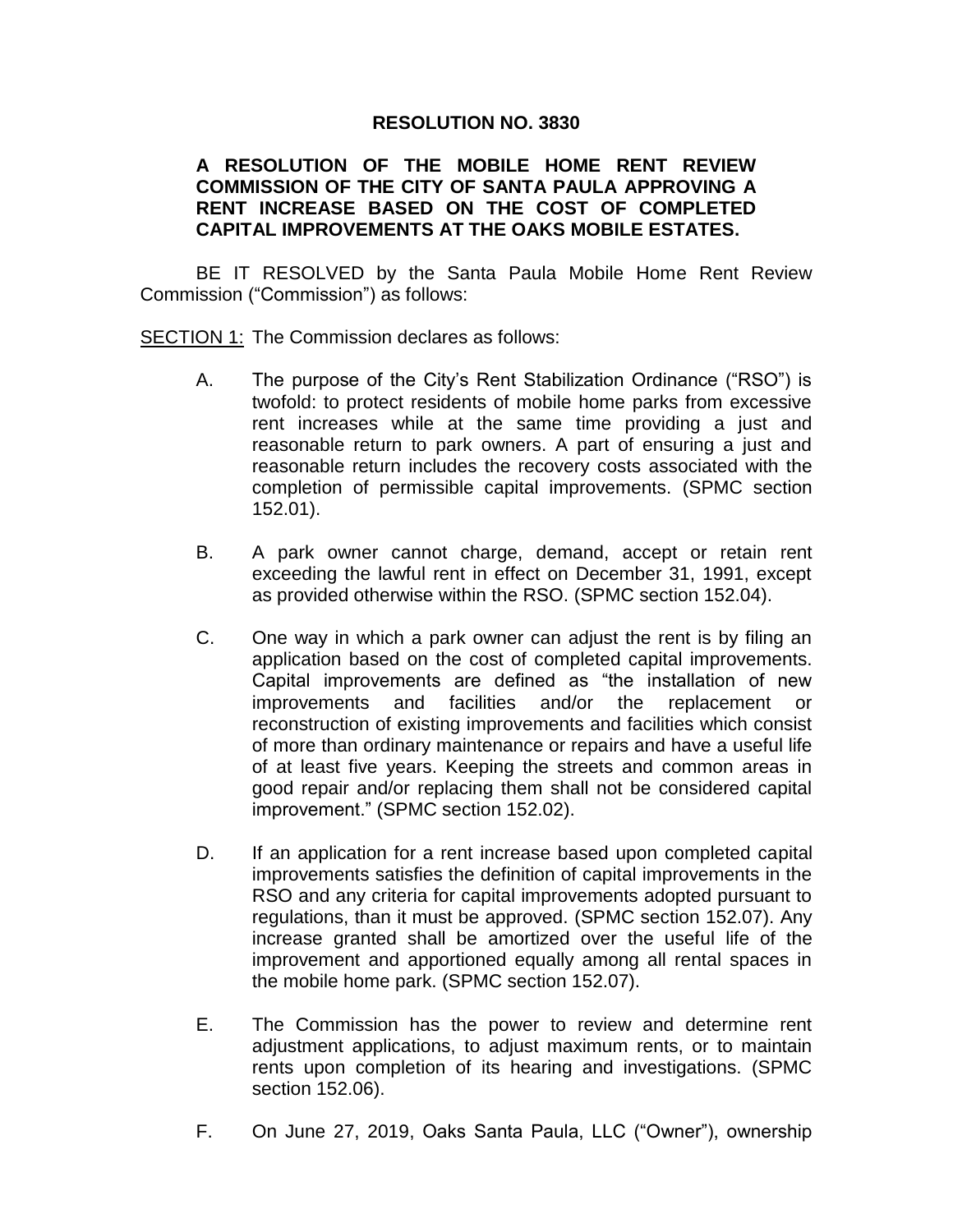for The Oaks Mobile Estates (the "Park"), filed an application for a rent increase based upon completed capital improvements made to the Park's various utility systems (gas, water, electric) and common areas such as the clubhouse (the "Application").

- G. The Park consists of 92 spaces, 14 of which are Park-owned or on long term leases and therefore exempt from the RSO. 78 spaces are governed by the RSO and were therefore subject to the rent increase ("Residents").
- H. The Park is "master metered" where utility services, such as electric, natural gas, and water, are delivered by the applicable utility service to a single meter in the Park. That service is then delivered by the Owner to the Residents through a private distribution system, which is sub-metered. Effectively, the Owner is stepping into the shoes of the utility. Because of this utility set up, the Owner receives what is called a "discount" as recognition for the elimination of the utility provider (discussed in more detail below). The California Public Utilities Commission ("CPUC") establishes the utility rates that can be charged to the Owner and what rates the Owner can charge the residents. The difference between the rates charged results in a "discount" that is intended to compensate the Owner for the costs of servicing the sub metered tenants.
- I. The City evaluated the Application and all documents submitted by Owner. The City determined that the Application met the definition of a capital improvement and met the requirements of SPMC section 152.07. On November 26, 2019, the City approved the Application and awarded a \$220.98 Per space rent increase based on the cost of completed capital improvements. ("Determination"). Therefore, the City issued a Notice of Determination for Rent Increase to the residents and provided notice of the appeal procedure and requirements in conformance with the RSO.
- J. On December 11, 2019, Barry Cooper ("Appellant") submitted a timely appeal of the Notice of Determination for Rent Increase ("Appeal"). The appeal sets forth two challenges to the Determination: (1) that the City improperly permitted the passthrough of sub-metered gas and electric repair costs prohibited by law; and, (2) that clubhouse related repair costs were not properly identified or amortized.
- K. On November 24, 2020, Owner submitted a revised application ("Revised Application" and the Application and Revised Application shall be referred to collectively as the "Operative Application"). In relevant part, this revised application eliminated various costs related to electrical and gas infrastructure and infrastructure-related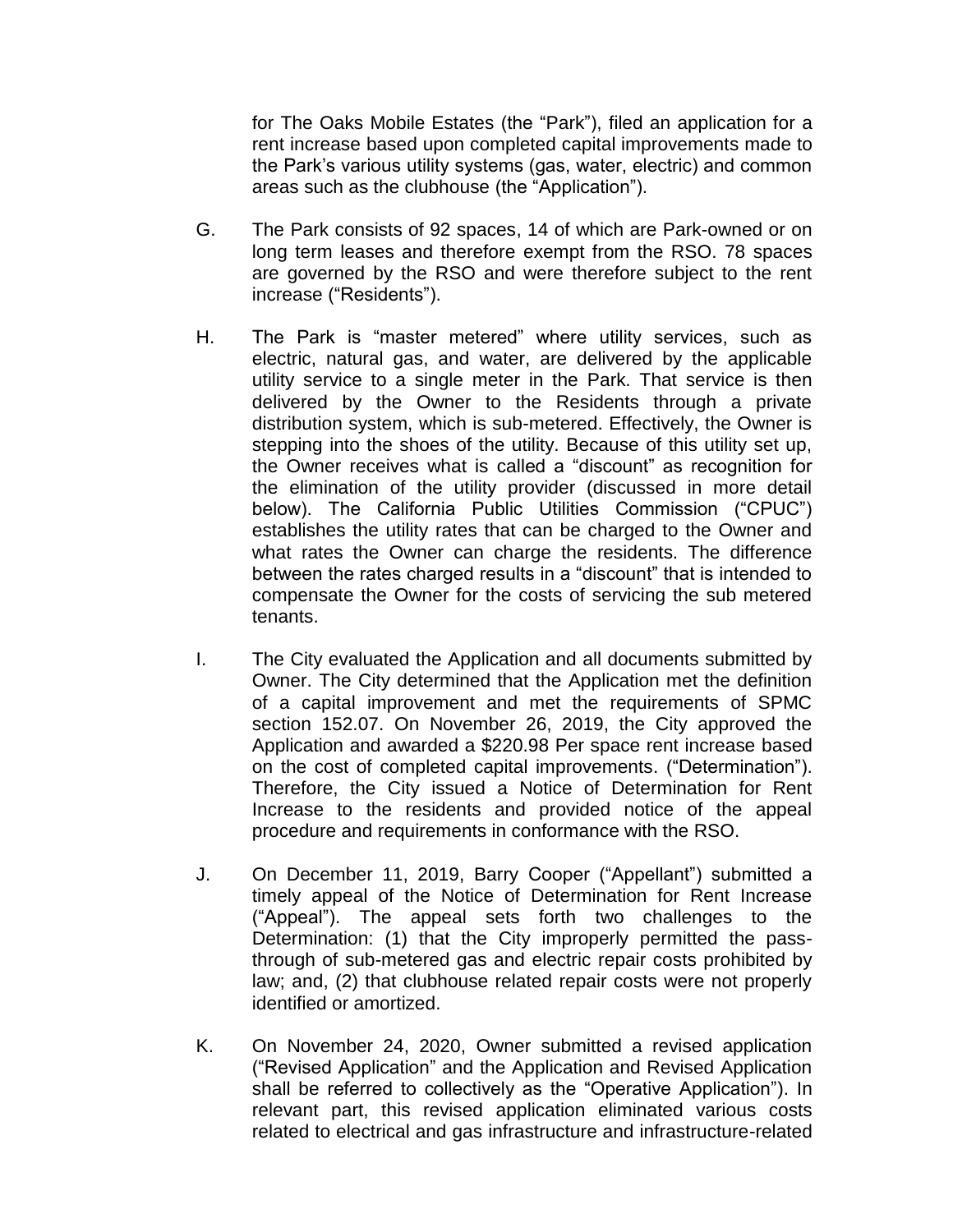costs, which were ultimately covered by the discount. The Revised Application ultimately decreased the total amount sought by Owner by \$289,452.93. The original amount sought was \$2,036.676.11 (\$220.98 per space, per month) and the new amount sought \$1,747,223.18 (\$218.83 per space, per month). Appellant contended the revised application did not cure all of the issues in the appeal.

- L. Starting in January 2020, the parties agreed to toll the hearing procedure and timeline in order to engage in settlement discussions. Ultimately, the Owner and Appellant reached a settlement regarding this subject appeal of the Operative Application.
- M. On or about July 30, 2021, each Resident was given a notice of change in terms of tenancy. The notices were approved by the City on or about July 29, 2021, pursuant to Section 152.04 of the RSO.
- N. On December 7, 2021, the Mobile Home Rent Review Commission conducted a public hearing in accordance with the Santa Paula Municipal Code §152.09 and the Commission's Procedural Rules, Resolution 98-1.

SECTION 2: The Commission finds as follows:

- A. The Owner and the Residents request that the Commission implement the following rent increase based on the agreements made regarding the Operative Application as follows:
	- 1. The Residents have been divided into three categories: "(a)" those Residents who are on the Southern California Edison and/or SoCalGas CARE Programs; "(b)" those Residents who are not on the Southern California Edison and/or SoCalGas CARE Programs; and "(c)" those persons who were Residents as of May 2021, who cannot pay the CARE or non-CARE rent increase, or any rent increase, and who apply for and are approved for need-based rental assistance from Owner.
	- 2. Owner will provide a list of the spaces that fall into Category (a) to the City in Years 2 through 15, at the same time as it provides its rent roll under the RSO. Any Resident who wishes to confirm whether his or her space is on the list may obtain that information from the City.
	- 3. Whether a given Resident applies and is approved for rental assistance is a confidential matter between the Resident and Owner, and approval or denial of such application is at the sole discretion of Owner.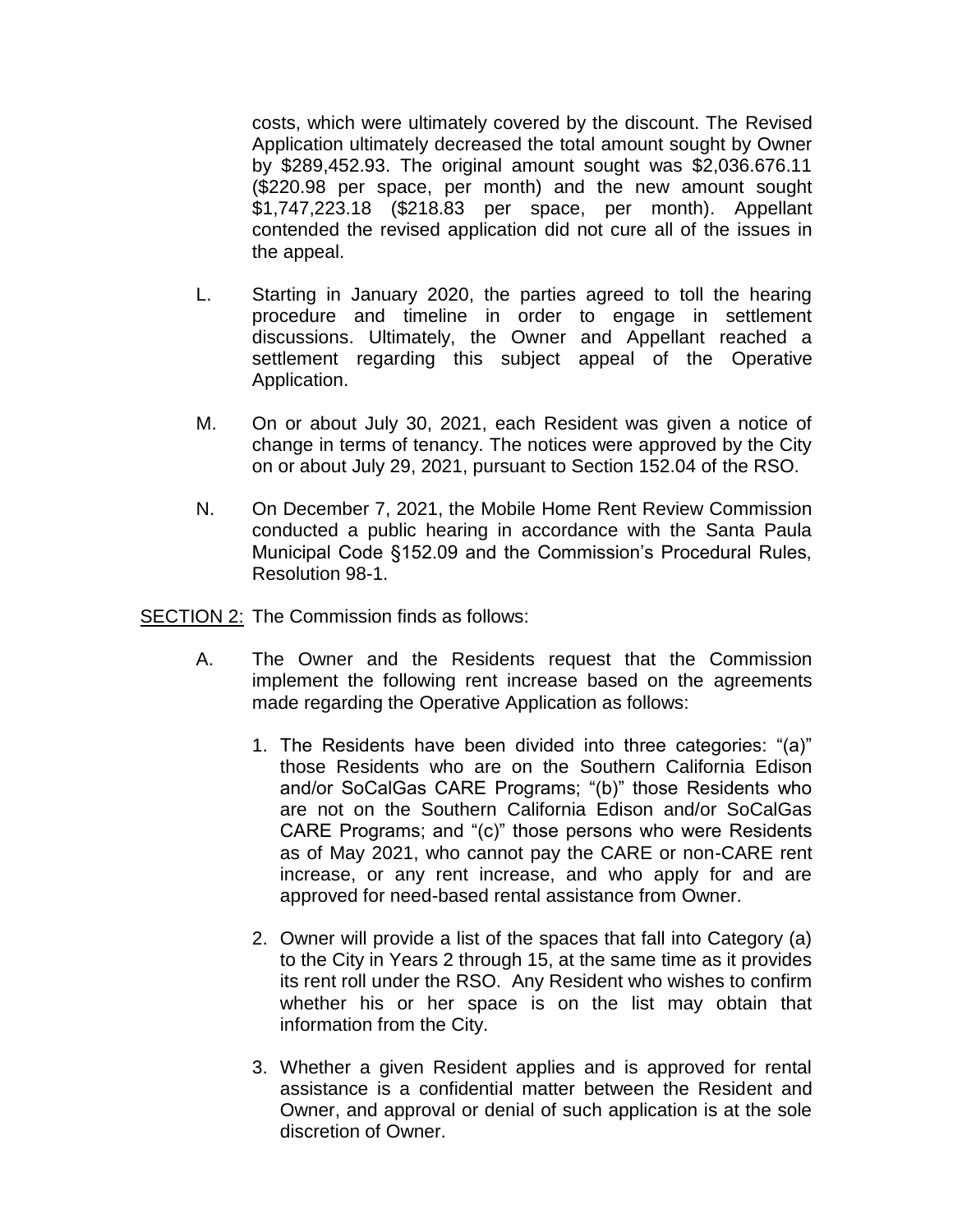4. The rent increases for the Residents who fall into Category (a), not including annual CPI increases per Section 152.07 of the RSO, are as follows:

| Year     | <b>Annual Increase</b> | <b>Cumulative Increase</b> |
|----------|------------------------|----------------------------|
|          | \$30/month             | \$30/month                 |
|          | \$30/month             | \$60/month                 |
| 3        | \$20/month             | \$80/month                 |
|          | \$20/month             | \$100/month                |
| $5 - 15$ | \$0/month              | \$100/month                |

5. The rent increases for the Residents who fall into Category (b), not including annual CPI increases per Section 152.07 of the RSO, are as follows:

| Year     | <b>Annual Increase</b> | <b>Cumulative Increase</b> |
|----------|------------------------|----------------------------|
|          | \$45/month             | \$45/month                 |
|          | \$45/month             | \$90/month                 |
| 3        | \$35/month             | \$125/month                |
|          | \$0/month              | \$125/month                |
| $5 - 15$ | \$0/month              | \$125/month                |

- 6. The rent increases, if any, for any Resident who falls into Category (c) will be determined by Owner and the Resident on a case-by-case basis.
- 7. The monthly statements for each person who was a Resident as of May 2021 will show the rent for his or her space, minus a "settlement credit" equal to the difference between \$155 and the rent increases to date. Any person who is a Resident as of May 2021 will not be required to repay his or her settlement credits upon sale or transfer of his or her mobilehome, or at any time, but the rent on his or her space will increase upon sale or transfer as follows:
	- a. Upon any sale or transfer of a mobilehome where a person who was a Resident as of May 2021 does not remain on title to the mobilehome, the rent for the new resident will increase by \$155 minus the rent increases to date.

SECTION 3: Based on the evidence, both oral and written, the Commission finds:

A. The above rent increases identified in Section 2 comply with SPMC section 152.07(B), as follows: (1) they are based upon permissible improvements which qualify as capital improvements as defined in SPMC section 152.02; (2) they are amortized over the useful life of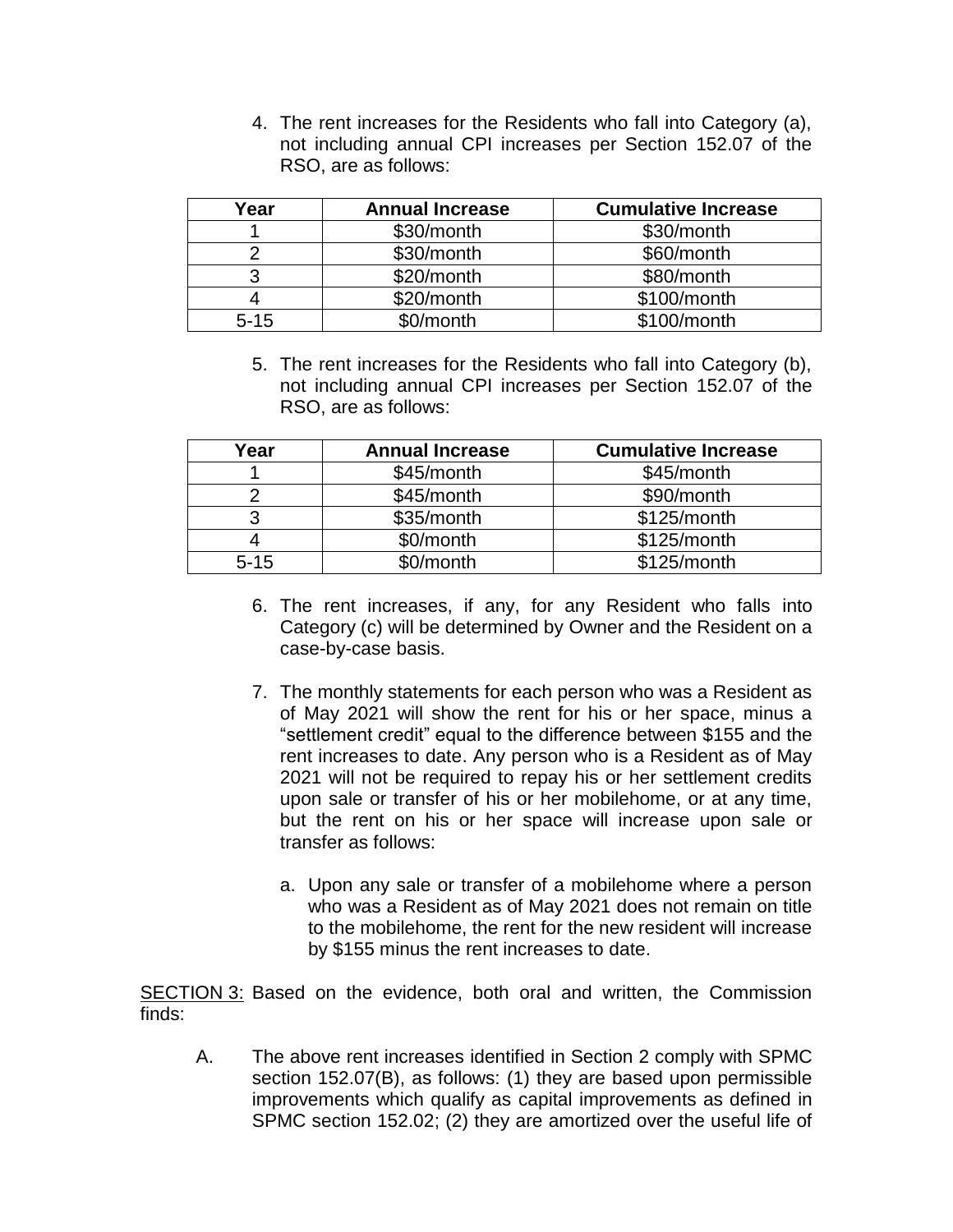the improvements; and, (3) they are apportioned equally among all qualifying rental spaces in the Park.

- B. The above rent increases identified in Section 2 meet the purpose of the RSO, to protect residents of mobile home parks from excessive rent increases, to regulate the size of an allowable space rent increase upon the vacation, either by sale or otherwise, of a resident from a mobile home space in a park, while at the same time providing a just and reasonable return to park owners.
- C. The above rent increases identified in Section 2 do not result in any charge, demand, acceptance or retention of any rent exceeding the lawful rent in effect on December 31, 1991, except as provided otherwise within the RSO. Additionally, the rent increases do not result in an increase in excess of 12% during a twelve month period.
- D. Owner has demonstrated each capital improvement cost approved herein properly falls within the permissible cost categories of the law.
- E. The capital improvement costs approved herein may be passed through to the Resident rents and are not prohibited by any law or regulation.
- F. The rent increases in Section 2 above will remain in effect during the fifteen (15) year useful life of the improvements as to those persons who were Residents as of May 2021 and who are Residents as of Year 15.

SECTION 4: Decision.

Based upon the evidence and testimony submitted during the December 7, 2021 public hearing, the Commission finds that the Owner is entitled to a rent increase based on the cost of completed capital improvements, as set forth in Section 2, above.

SECTION 5: This Resolution will become effective immediately upon adoption and will remain effective unless repealed or superseded.

SECTION 6: Persons who are dissatisfied with a decision of the Commission may have the right to seek review of that decision by a court. Code of Civil Procedure § 1094.6 generally limits to ninety (90) days the time within which the decision of City boards and agencies may be judicially challenged.

PASSED AND ADOPTED this \_\_\_ day of \_\_\_\_ 2021